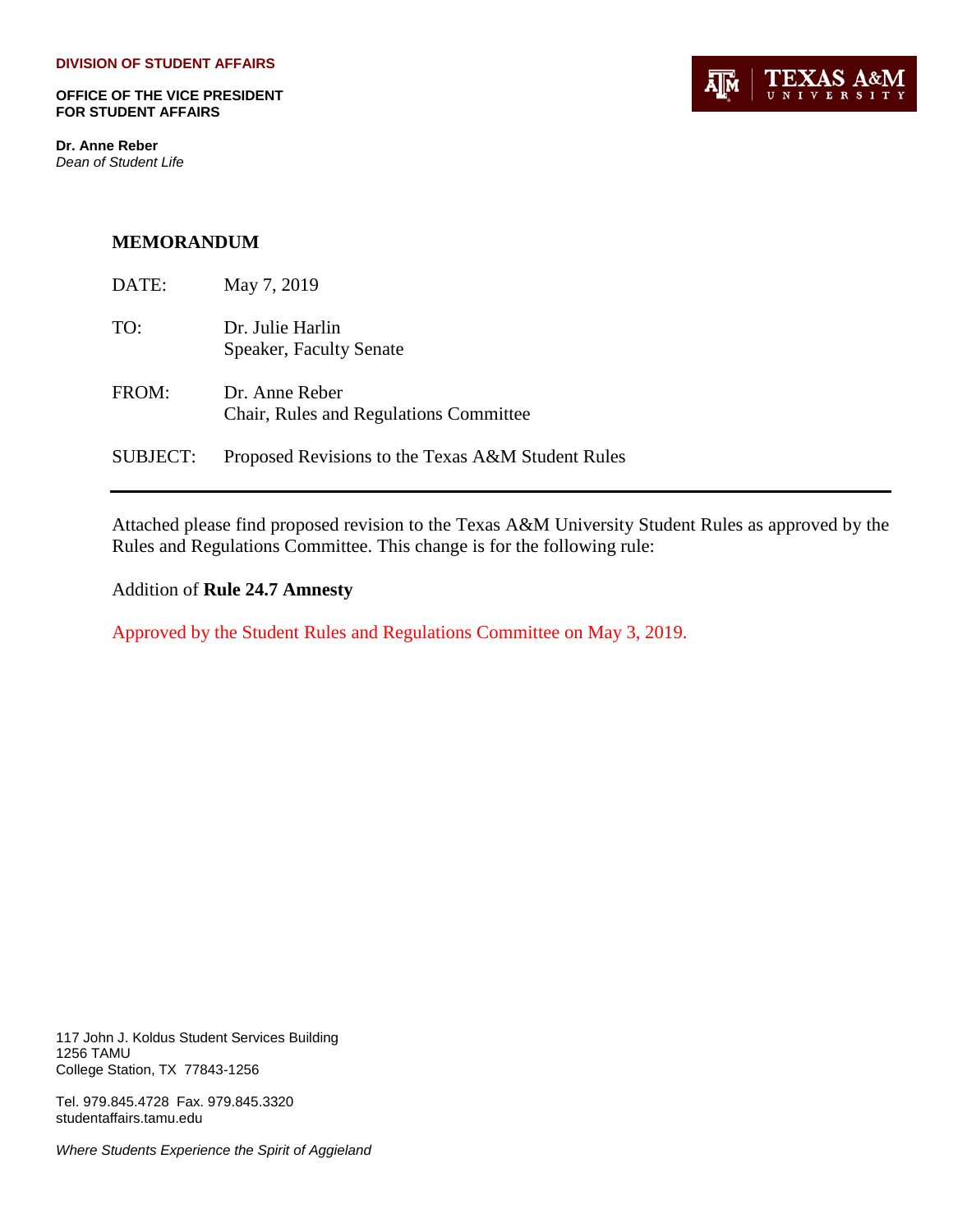

## **PROPOSAL**

In alignment with Texas Education Code Sec. 51.9366, Texas A&M University will "not take any disciplinary action against a student enrolled at the institution who in good faith reports to the institution being the victim of, or a witness to, an incident of sexual harassment, sexual assault, dating violence, or stalking for a violation by the student of the institution's code of conduct occurring at or near the time of the incident, regardless of the location at which the incident occurred or the outcome of the institution's disciplinary process regarding the incident, if any." This amnesty does not apply to a student "who reports the student's own commission or assistance in the commission of sexual harassment, sexual assault, dating violence, or stalking." Staff in the Offices of the Dean of Student Life "may investigate to determine whether a report of an incident of sexual harassment, sexual assault, dating violence, or stalking was made in good faith." All questions of implementation of this amnesty policy are subject to the decision of the Dean of Student Life or designee.

## **JUSTIFICATION**

This rule provides an explicit statement that Texas A&M University is complying with State law regarding amnesty for reports regarding sexual harassment, sexual assault, dating violence, or stalking.

## **PROPOSED BY:**

| Kristen Harrell                     |
|-------------------------------------|
| 979-845-3111                        |
| kristenh@studentlife.tamu.edu       |
| Offices of the Dean of Student Life |
| 1257                                |
| February 26, 2019                   |
|                                     |

117 John J. Koldus Student Services Building 1256 TAMU College Station, TX 77843-1256

Tel. 979.845.4728 Fax. 979.845.3320 studentaffairs.tamu.edu

*Where Students Experience the Spirit of Aggieland*